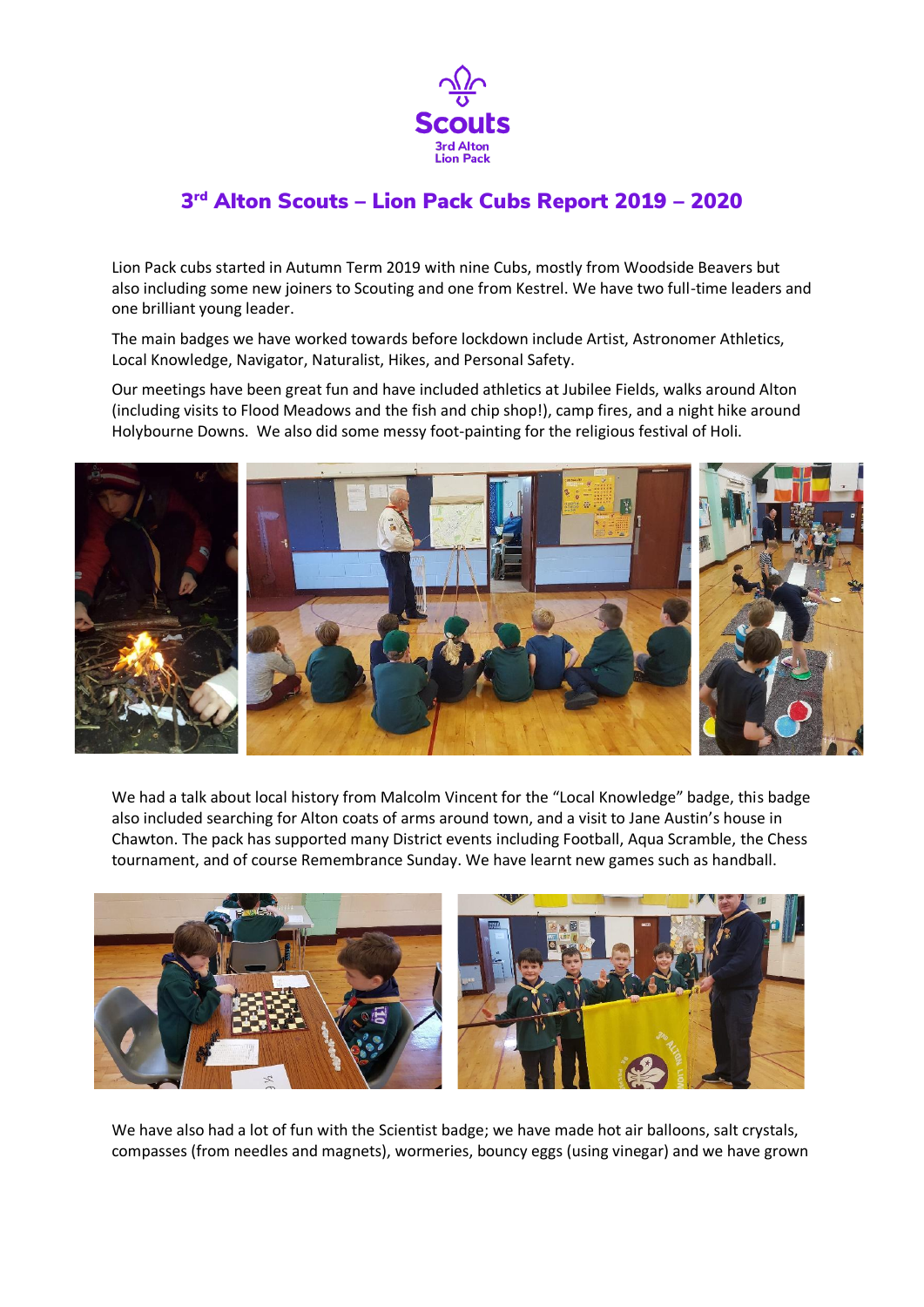our own runner beans. We have also made solar system models out of wood and clay for the Astronomer badge.

In September we visited Pierrepont Farm, just outside Farnham, which is run by the Countryside Trust. We had a really great day, looking at the Jersey cows, doing pond-dipping, bug hunting, and tree identification. We will definitely aim to go back this Autumn if we can.



At Christmas we held a joint party with the two Beavers colonies (as the children were still of similar ages, so it worked out quite well).

In the spring we visited Runways End for their indoor caving experience which was a fantastic experience, all of the Cubs (and one Dad!) pushing their boundaries and comfort zones!